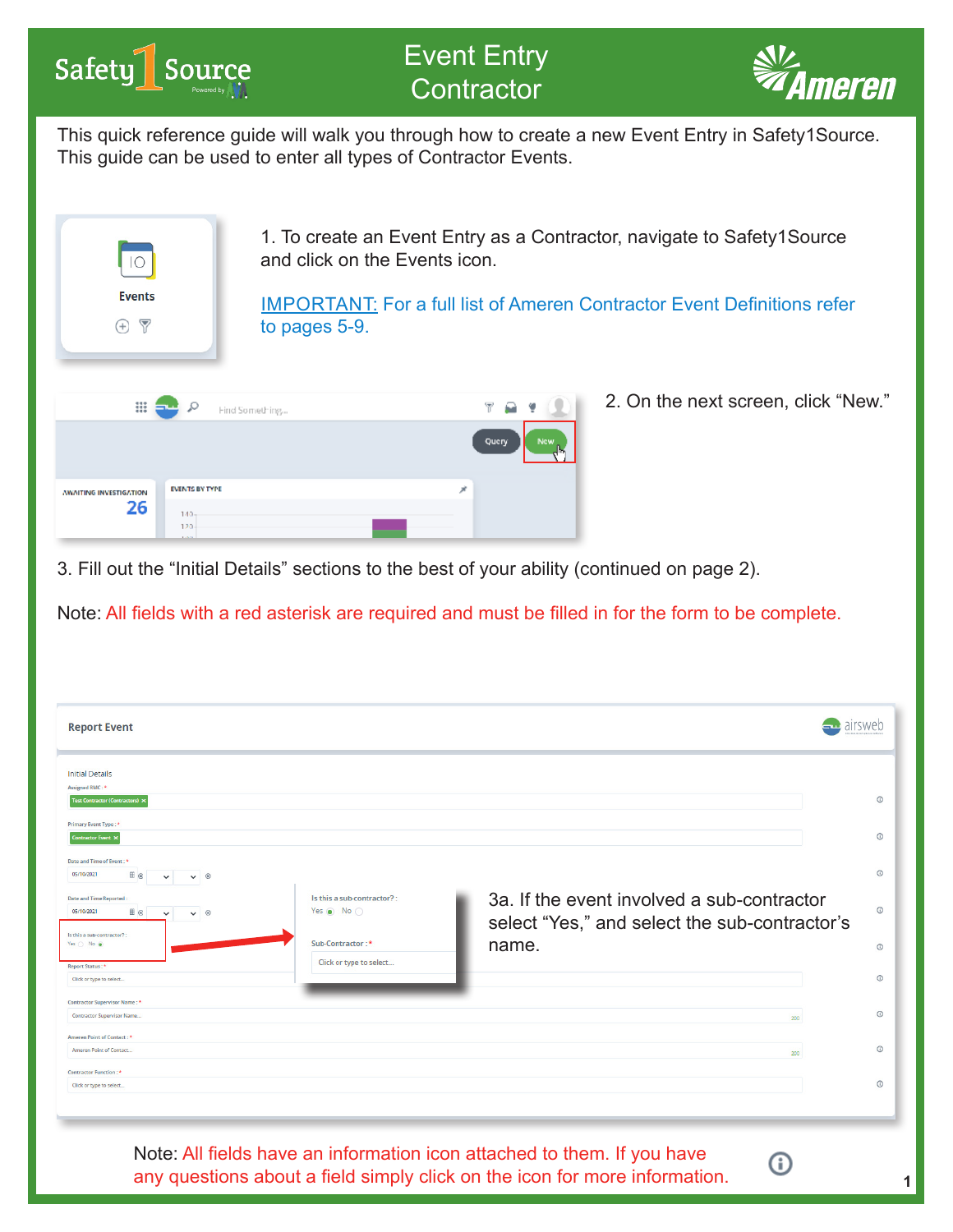| <b>Details Of Event</b>                                                                                                               |                                                                                                                                               |                                          |                                   |
|---------------------------------------------------------------------------------------------------------------------------------------|-----------------------------------------------------------------------------------------------------------------------------------------------|------------------------------------------|-----------------------------------|
| Manual Reference Number<br>Manual Reference Number                                                                                    |                                                                                                                                               | $_{\odot}$<br>30                         |                                   |
| Address where incident took place?: *                                                                                                 |                                                                                                                                               |                                          |                                   |
|                                                                                                                                       |                                                                                                                                               | $_{\odot}$<br>$\Delta$                   |                                   |
|                                                                                                                                       |                                                                                                                                               |                                          |                                   |
|                                                                                                                                       |                                                                                                                                               |                                          |                                   |
| State where incident took place?: *                                                                                                   |                                                                                                                                               |                                          |                                   |
| Click or type to select.                                                                                                              |                                                                                                                                               | $_{\odot}$                               |                                   |
| Location Type: *<br>Click or type to select.                                                                                          |                                                                                                                                               | $_{\odot}$                               |                                   |
|                                                                                                                                       |                                                                                                                                               |                                          |                                   |
| Project Name:<br>Project Name                                                                                                         |                                                                                                                                               | $_{\odot}$                               |                                   |
| What happened (No personal information)?: *                                                                                           |                                                                                                                                               |                                          |                                   |
|                                                                                                                                       |                                                                                                                                               | $_{\odot}$                               |                                   |
|                                                                                                                                       |                                                                                                                                               |                                          |                                   |
|                                                                                                                                       |                                                                                                                                               |                                          |                                   |
| Storm Duty/ EC Outage/ Refuel? (Check if yes):<br>$\hfill \square$                                                                    |                                                                                                                                               |                                          |                                   |
| <b>Specific Activity At Time Of Incident</b>                                                                                          |                                                                                                                                               | $_{\odot}$                               |                                   |
| $\Box$ Backing<br>Carrying<br>OChipping<br>$\Box$ Cimbing - Ladder<br><b>Donling</b><br>Grinding                                      | Climbing - Pole<br>Cimping - Tower<br>Cimping - Tree<br>$\Box$ Cutting<br>$\n  D issing$<br>HandlingMat<br>Horseplay<br><b>I</b> Housekeeping | $_{\odot}$                               |                                   |
| Driving<br>$\Box$ Ragging<br>$\Box$ Lowering / Raising<br>$\Box$ Moing<br>Operating Equipment<br>$\Box$ Other                         | Outing<br>Hammering<br>$\Box$ Puning                                                                                                          |                                          |                                   |
| DResing<br><b>DRunning</b><br>Equipment<br>Equipment<br>$\Box$ Spraying                                                               | Was all appropriate PPE being worn?: *<br>Vehicle - Equipment Exit                                                                            |                                          |                                   |
| Welding / Hot Work                                                                                                                    | Yes $\bigcirc$ No $\circledast$                                                                                                               |                                          | 3b. If proper PPE was not         |
| Was all appropriate PPE being worn?: *                                                                                                |                                                                                                                                               |                                          | worn, select "No" and enter       |
| Yes O No C                                                                                                                            | What PPE was not being worn?: *                                                                                                               | $_{\odot}$                               |                                   |
| <b>Environmental Conditions:</b><br>Sippery<br>Precipitation<br>Smoke<br>Surface Conditions                                           | What PPE was not being worn?                                                                                                                  | $_{\odot}$                               | what PPE was not being            |
| <b>Detailed Medical Attention Description</b>                                                                                         |                                                                                                                                               |                                          |                                   |
|                                                                                                                                       |                                                                                                                                               | $_{\odot}$                               | worn.                             |
|                                                                                                                                       |                                                                                                                                               |                                          |                                   |
|                                                                                                                                       |                                                                                                                                               |                                          |                                   |
| Safe Start Principles STATE :                                                                                                         |                                                                                                                                               |                                          |                                   |
| Prustration<br><b>DRushing</b><br>Fatigue<br>Completenty                                                                              |                                                                                                                                               | $_{\odot}$                               |                                   |
| Safe Start Principles CRITICAL ERRORS:<br>$_{\Box}$ Line of Fire<br>Eyes Not on Task<br>Mind Not on Task<br>Balance / Traction / Grip |                                                                                                                                               | $_{\odot}$                               |                                   |
|                                                                                                                                       |                                                                                                                                               |                                          |                                   |
| <b>Pre-Incident Conditions</b>                                                                                                        |                                                                                                                                               | $\hat{\phantom{a}}$<br>$_{\odot}$        |                                   |
|                                                                                                                                       |                                                                                                                                               |                                          |                                   |
|                                                                                                                                       |                                                                                                                                               | $\sim$                                   |                                   |
| <b>Contributing Causes</b>                                                                                                            |                                                                                                                                               | $_{\odot}$<br>$\Delta$                   |                                   |
|                                                                                                                                       |                                                                                                                                               |                                          |                                   |
|                                                                                                                                       |                                                                                                                                               | $\infty$                                 |                                   |
| rrence Prevention and Recommendations                                                                                                 |                                                                                                                                               |                                          |                                   |
|                                                                                                                                       |                                                                                                                                               | $_{\odot}$<br>$\Delta$                   |                                   |
|                                                                                                                                       |                                                                                                                                               |                                          |                                   |
|                                                                                                                                       |                                                                                                                                               | $\sim$                                   |                                   |
| Other Information                                                                                                                     |                                                                                                                                               |                                          |                                   |
|                                                                                                                                       |                                                                                                                                               | $_{\odot}$                               |                                   |
|                                                                                                                                       |                                                                                                                                               |                                          |                                   |
|                                                                                                                                       |                                                                                                                                               |                                          |                                   |
| Crew Size:<br>Crew Size.                                                                                                              | Witnesses                                                                                                                                     | $(\oplus \text{Asr})$ Show<br>$_{\odot}$ |                                   |
| Labor Classification of Person Involve in Event: *                                                                                    |                                                                                                                                               |                                          | 3c. If you select "Yes" on        |
| Click or type to select                                                                                                               | Witness Name: *                                                                                                                               | $_{\odot}$                               | "Were there any witnesses?"       |
|                                                                                                                                       | Woness Name                                                                                                                                   | $_{\odot}$                               |                                   |
| Witness and Vehicle Details                                                                                                           | Witness Contact Det                                                                                                                           | $_{\odot}$                               | you will have an additional tab   |
| Were there any witnesses ?: "                                                                                                         |                                                                                                                                               |                                          | to fill out with the fields shown |
| Yes $\bigcirc$ No $\circledast$                                                                                                       |                                                                                                                                               | $_{\odot}$                               |                                   |
|                                                                                                                                       |                                                                                                                                               |                                          | here.                             |
| Person Reporting                                                                                                                      |                                                                                                                                               | $_{\odot}$                               |                                   |
| Type of Person:<br>Contractor X                                                                                                       |                                                                                                                                               | $_{\odot}$                               |                                   |
| <b>Reporter Name</b>                                                                                                                  | Addition Reset                                                                                                                                |                                          |                                   |
| <b>Sterling Contracto</b>                                                                                                             |                                                                                                                                               | $_{\odot}$                               |                                   |
| Email:                                                                                                                                |                                                                                                                                               |                                          |                                   |
| 122421@ameren.com                                                                                                                     |                                                                                                                                               | $_{\odot}$                               |                                   |
|                                                                                                                                       |                                                                                                                                               |                                          |                                   |



4. After you have completed the Report Event section to the best of you ability, click "Save." If you do not click "Save," and you Exit, you will lose all of your data. The system lets you know you need to Save by placing an asterisk on the Save button.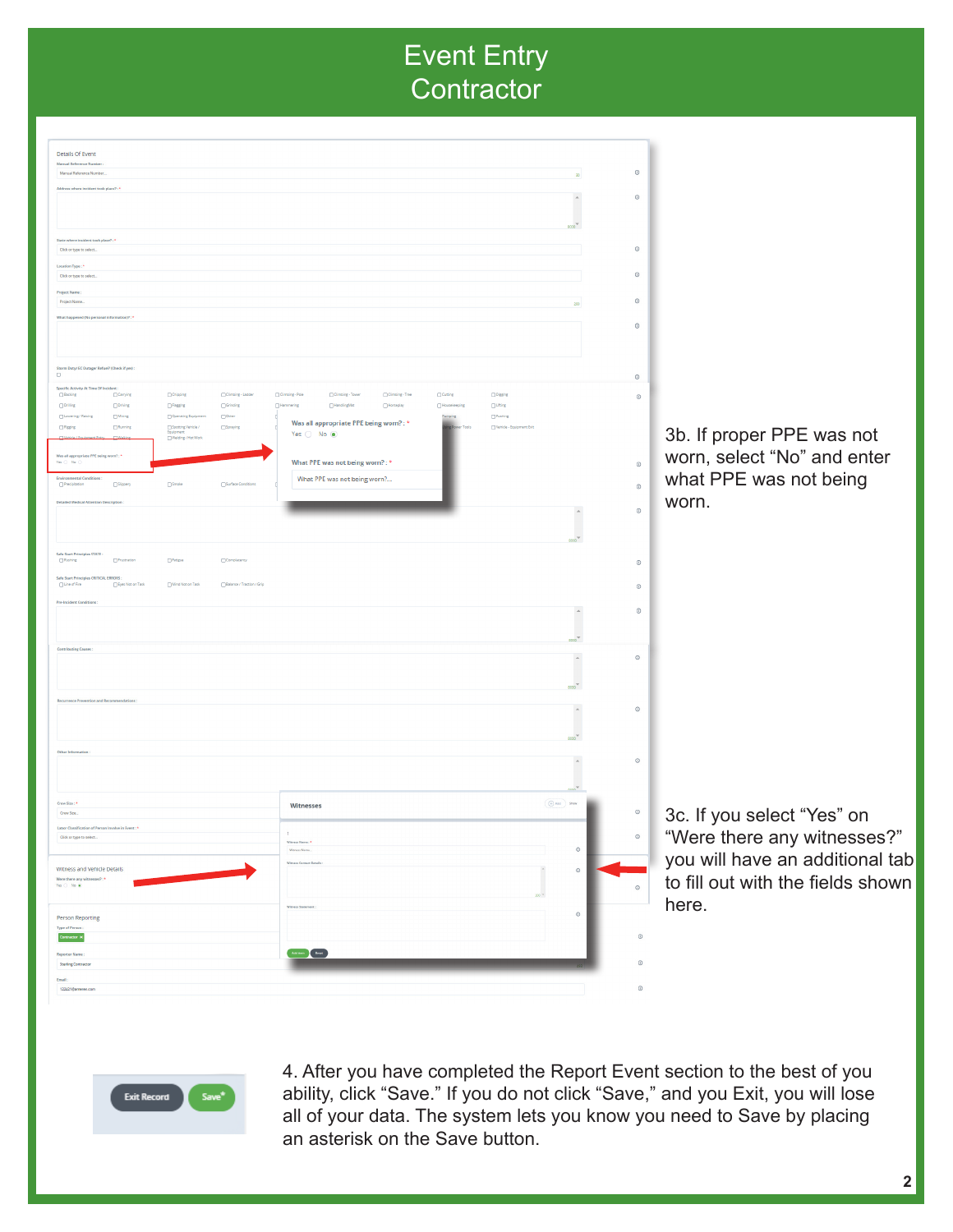| answering the questions.<br><b>Contractor Event 1</b><br>Event Type: *<br>$O$ Event Details<br>$\bullet$<br>Contractor Event X<br>Class Of Event:<br>Click or type to select.<br>$\mathscr{S}$ Links<br><b>Update</b> item<br>Note: You will still need to save in c<br>(田神)<br><b>Event Details</b><br>Contractor Bient<br>CARE EPPETT<br>Crowsor Dars K<br>Clear 20 November<br><b>FretAb Essex</b><br>6. Make sure to select the proper "Class of Event." If you need a reference for the<br><b>Dear of Time</b><br>different types of Contractor events, view pages 5-9. When you select the "Class of ®<br><b>NV TOWAY</b><br>rκ<br>Event," the form dynamically changes to accommodate the event.<br>Apr.<br><b>Bake Rain</b><br><b>MARDWORK</b><br>重风<br>For this example, we selected "First Aid Case" as the Class of Event.<br>Inge pillbass Lynn 1<br>Call of Spello reled<br>Ours Of Heart/Injury :*<br>The lead is a world by a field of the Clean.<br><b>Coloure Dary Technol</b><br>Despain/John/<br><b>Complete</b><br><b>District Co</b><br><b>Operation property</b><br>$\Box$ The Chance (Open) $\Box$ The Latin Line Section<br><b>CONTRACTOR</b><br><b>Processing</b><br>Denver and<br>[ [Philace Administration]<br><b>Chrysler Sale</b><br>    Spring Value<br>"Free Chinese<br><b>Hold Expendite Attack of</b><br><b>C. RO Ferry</b><br>1041<br>2. Houghts special busined<br><b>The deadless</b><br><b>ESIDITIE</b><br>Putped Kompet<br>DS-arc Ocact<br><b>Edward</b> Austral<br><b>DOMANDY</b><br><b>OThermal Costact</b><br>нат, от вокуменение : *<br>Click or type to select<br><b>Norweg of above</b><br><b>Calculate in advis</b><br><b>Updated as</b><br>ar Portull editional et and la colorat control tours have a colorate proportions | <b>Event Details</b> | 5. After you hit "Save," you will see a new tab appear on the left-hand<br>column called Event Details. Click on the "Event Details" tab and begin |  |                            |
|---------------------------------------------------------------------------------------------------------------------------------------------------------------------------------------------------------------------------------------------------------------------------------------------------------------------------------------------------------------------------------------------------------------------------------------------------------------------------------------------------------------------------------------------------------------------------------------------------------------------------------------------------------------------------------------------------------------------------------------------------------------------------------------------------------------------------------------------------------------------------------------------------------------------------------------------------------------------------------------------------------------------------------------------------------------------------------------------------------------------------------------------------------------------------------------------------------------------------------------------------------------------------------------------------------------------------------------------------------------------------------------------------------------------------------------------------------------------------------------------------------------------------------------------------------------------------------------------------------------------------------------------------------------------------------------------------------------------------------------------------------------------------|----------------------|----------------------------------------------------------------------------------------------------------------------------------------------------|--|----------------------------|
|                                                                                                                                                                                                                                                                                                                                                                                                                                                                                                                                                                                                                                                                                                                                                                                                                                                                                                                                                                                                                                                                                                                                                                                                                                                                                                                                                                                                                                                                                                                                                                                                                                                                                                                                                                           |                      |                                                                                                                                                    |  |                            |
|                                                                                                                                                                                                                                                                                                                                                                                                                                                                                                                                                                                                                                                                                                                                                                                                                                                                                                                                                                                                                                                                                                                                                                                                                                                                                                                                                                                                                                                                                                                                                                                                                                                                                                                                                                           |                      |                                                                                                                                                    |  |                            |
|                                                                                                                                                                                                                                                                                                                                                                                                                                                                                                                                                                                                                                                                                                                                                                                                                                                                                                                                                                                                                                                                                                                                                                                                                                                                                                                                                                                                                                                                                                                                                                                                                                                                                                                                                                           |                      |                                                                                                                                                    |  |                            |
|                                                                                                                                                                                                                                                                                                                                                                                                                                                                                                                                                                                                                                                                                                                                                                                                                                                                                                                                                                                                                                                                                                                                                                                                                                                                                                                                                                                                                                                                                                                                                                                                                                                                                                                                                                           |                      |                                                                                                                                                    |  |                            |
|                                                                                                                                                                                                                                                                                                                                                                                                                                                                                                                                                                                                                                                                                                                                                                                                                                                                                                                                                                                                                                                                                                                                                                                                                                                                                                                                                                                                                                                                                                                                                                                                                                                                                                                                                                           |                      |                                                                                                                                                    |  |                            |
|                                                                                                                                                                                                                                                                                                                                                                                                                                                                                                                                                                                                                                                                                                                                                                                                                                                                                                                                                                                                                                                                                                                                                                                                                                                                                                                                                                                                                                                                                                                                                                                                                                                                                                                                                                           |                      |                                                                                                                                                    |  |                            |
|                                                                                                                                                                                                                                                                                                                                                                                                                                                                                                                                                                                                                                                                                                                                                                                                                                                                                                                                                                                                                                                                                                                                                                                                                                                                                                                                                                                                                                                                                                                                                                                                                                                                                                                                                                           |                      |                                                                                                                                                    |  | ω                          |
|                                                                                                                                                                                                                                                                                                                                                                                                                                                                                                                                                                                                                                                                                                                                                                                                                                                                                                                                                                                                                                                                                                                                                                                                                                                                                                                                                                                                                                                                                                                                                                                                                                                                                                                                                                           |                      |                                                                                                                                                    |  |                            |
|                                                                                                                                                                                                                                                                                                                                                                                                                                                                                                                                                                                                                                                                                                                                                                                                                                                                                                                                                                                                                                                                                                                                                                                                                                                                                                                                                                                                                                                                                                                                                                                                                                                                                                                                                                           |                      |                                                                                                                                                    |  |                            |
|                                                                                                                                                                                                                                                                                                                                                                                                                                                                                                                                                                                                                                                                                                                                                                                                                                                                                                                                                                                                                                                                                                                                                                                                                                                                                                                                                                                                                                                                                                                                                                                                                                                                                                                                                                           |                      |                                                                                                                                                    |  |                            |
|                                                                                                                                                                                                                                                                                                                                                                                                                                                                                                                                                                                                                                                                                                                                                                                                                                                                                                                                                                                                                                                                                                                                                                                                                                                                                                                                                                                                                                                                                                                                                                                                                                                                                                                                                                           |                      |                                                                                                                                                    |  |                            |
|                                                                                                                                                                                                                                                                                                                                                                                                                                                                                                                                                                                                                                                                                                                                                                                                                                                                                                                                                                                                                                                                                                                                                                                                                                                                                                                                                                                                                                                                                                                                                                                                                                                                                                                                                                           |                      |                                                                                                                                                    |  |                            |
|                                                                                                                                                                                                                                                                                                                                                                                                                                                                                                                                                                                                                                                                                                                                                                                                                                                                                                                                                                                                                                                                                                                                                                                                                                                                                                                                                                                                                                                                                                                                                                                                                                                                                                                                                                           |                      |                                                                                                                                                    |  |                            |
|                                                                                                                                                                                                                                                                                                                                                                                                                                                                                                                                                                                                                                                                                                                                                                                                                                                                                                                                                                                                                                                                                                                                                                                                                                                                                                                                                                                                                                                                                                                                                                                                                                                                                                                                                                           |                      |                                                                                                                                                    |  |                            |
|                                                                                                                                                                                                                                                                                                                                                                                                                                                                                                                                                                                                                                                                                                                                                                                                                                                                                                                                                                                                                                                                                                                                                                                                                                                                                                                                                                                                                                                                                                                                                                                                                                                                                                                                                                           |                      |                                                                                                                                                    |  |                            |
|                                                                                                                                                                                                                                                                                                                                                                                                                                                                                                                                                                                                                                                                                                                                                                                                                                                                                                                                                                                                                                                                                                                                                                                                                                                                                                                                                                                                                                                                                                                                                                                                                                                                                                                                                                           |                      |                                                                                                                                                    |  |                            |
|                                                                                                                                                                                                                                                                                                                                                                                                                                                                                                                                                                                                                                                                                                                                                                                                                                                                                                                                                                                                                                                                                                                                                                                                                                                                                                                                                                                                                                                                                                                                                                                                                                                                                                                                                                           |                      |                                                                                                                                                    |  |                            |
|                                                                                                                                                                                                                                                                                                                                                                                                                                                                                                                                                                                                                                                                                                                                                                                                                                                                                                                                                                                                                                                                                                                                                                                                                                                                                                                                                                                                                                                                                                                                                                                                                                                                                                                                                                           |                      |                                                                                                                                                    |  | G<br>ø<br>G<br>ø<br>Ø<br>G |
| ★ 乙 ※                                                                                                                                                                                                                                                                                                                                                                                                                                                                                                                                                                                                                                                                                                                                                                                                                                                                                                                                                                                                                                                                                                                                                                                                                                                                                                                                                                                                                                                                                                                                                                                                                                                                                                                                                                     |                      |                                                                                                                                                    |  |                            |

7. After you have completed the form with all of the required information, click "Update item."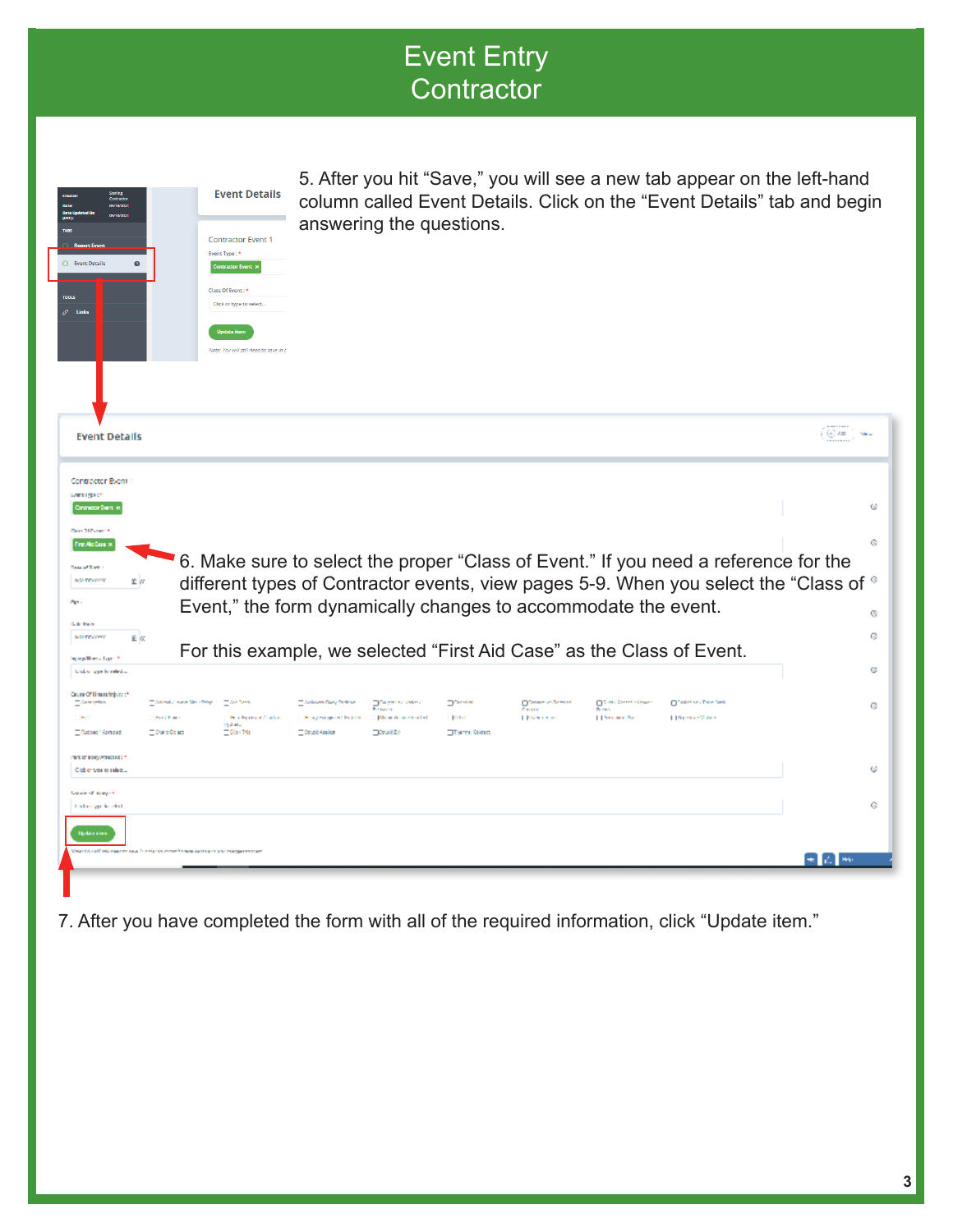8. After you click "Update item," you will see this screen. Here you can Exit Record, Save, or Submit. You also have the ability to Attach files (up to 200 MB each), or look at the Print Preview.

| <b>EVENTS</b><br>ă                                              |   |                                                                                                                                                                                                                                                                                                                                                                                                                                                                                                            | 田二々             | <b>Brd Something</b> |                  |                                                              | 791                 |
|-----------------------------------------------------------------|---|------------------------------------------------------------------------------------------------------------------------------------------------------------------------------------------------------------------------------------------------------------------------------------------------------------------------------------------------------------------------------------------------------------------------------------------------------------------------------------------------------------|-----------------|----------------------|------------------|--------------------------------------------------------------|---------------------|
| <b>Events</b>                                                   | е |                                                                                                                                                                                                                                                                                                                                                                                                                                                                                                            |                 |                      |                  | <b>Lidt Record</b><br>"Save"                                 | Submit <sup>*</sup> |
| <b>RECORD ID</b><br>269<br>Ocales.<br>Staffing Confrontier      |   | <b>Event Details</b>                                                                                                                                                                                                                                                                                                                                                                                                                                                                                       |                 |                      |                  | $\left(\bigoplus_{i=1}^n \mathsf{Ad} \alpha_i\right)$ . Here |                     |
| 15/11/2021<br><b>Date:</b><br>Date Updated On (UTC). 25/11/2021 |   |                                                                                                                                                                                                                                                                                                                                                                                                                                                                                                            |                 |                      |                  |                                                              |                     |
| mrs.                                                            |   | Sup Type<br>from Name<br><b>Little And Case</b><br>Contractor I with 1                                                                                                                                                                                                                                                                                                                                                                                                                                     | Affected Person |                      | CS IA Recordable | ⊙■                                                           |                     |
| <b>Report Event</b>                                             |   |                                                                                                                                                                                                                                                                                                                                                                                                                                                                                                            |                 |                      |                  |                                                              |                     |
| $\bullet$<br>(1) Event Details                                  |   |                                                                                                                                                                                                                                                                                                                                                                                                                                                                                                            |                 |                      |                  |                                                              |                     |
| <b>TUULS</b>                                                    |   | Select Additional Event Type<br>$\begin{array}{l} \begin{pmatrix} \text{\textbf{u}} & \text{\textbf{u}} & \text{\textbf{u}} & \text{\textbf{u}} & \text{\textbf{u}} & \text{\textbf{u}} \end{pmatrix} & \begin{pmatrix} \text{\textbf{u}} & \text{\textbf{u}} & \text{\textbf{u}} & \text{\textbf{u}} & \text{\textbf{u}} \end{pmatrix} & \begin{pmatrix} \text{\textbf{u}} & \text{\textbf{u}} & \text{\textbf{u}} & \text{\textbf{u}} & \text{\textbf{u}} & \text{\textbf{u}} \end{pmatrix} \end{array}$ |                 |                      |                  |                                                              |                     |
| $\mathscr{O}$ Unks                                              |   |                                                                                                                                                                                                                                                                                                                                                                                                                                                                                                            |                 |                      |                  |                                                              |                     |

8.a If this Record has multiple Event Types, you can add them by selecting the appropriate type in "Select Additional Event Type."

9. At this stage, "Submit" the report. The screen will refresh, saving and submitting the record for verification.

| <b>EVENTS</b>                                                                                                          |                                        |                                             | m                          | لمطا<br>D                   | Find Something.                                                            |                                                                                       |
|------------------------------------------------------------------------------------------------------------------------|----------------------------------------|---------------------------------------------|----------------------------|-----------------------------|----------------------------------------------------------------------------|---------------------------------------------------------------------------------------|
| E.<br>₽<br><b>Fro</b><br>Events                                                                                        |                                        |                                             |                            |                             |                                                                            | <b>Fxit Record</b>                                                                    |
| <b>RECORD ID</b><br>269<br>creator:<br>sterling contractor<br>DIRECT<br>ownmaxer<br>pate updated on juricy los/11/2021 | <b>Event Details</b>                   | You are currently viewing in read only mode |                            |                             |                                                                            |                                                                                       |
| <b>Report Event</b>                                                                                                    | <b>Item Name</b><br>Controctor Event 1 |                                             | Sub Type<br>First Aid Case | Allected Person<br>12232333 | <b>OSHA Recordable</b>                                                     | $\odot$                                                                               |
| $\bullet$<br>D Event Details                                                                                           |                                        |                                             |                            |                             |                                                                            |                                                                                       |
| Verification                                                                                                           |                                        |                                             |                            |                             |                                                                            |                                                                                       |
|                                                                                                                        |                                        |                                             |                            |                             | see your report in the queue, labeled<br>automatically sent to a Verifier. | 10. When you hit "Exit Record," you will<br>"Awaiting Verification." An email will be |
| <b>LVEITLE</b>                                                                                                         |                                        |                                             |                            |                             |                                                                            |                                                                                       |
| <b>OPEN EVENTS</b><br>5                                                                                                |                                        | <b>AWAITING INVESTIGATION</b><br>0          | <b>EVENTS BY TYPE</b>      |                             |                                                                            |                                                                                       |
|                                                                                                                        | ×                                      |                                             |                            |                             |                                                                            |                                                                                       |
| <b>AWAITING SIGNOFF</b><br>0                                                                                           |                                        | HIGH POTENTIAL SEVERITY<br>0                |                            |                             |                                                                            |                                                                                       |
|                                                                                                                        |                                        |                                             |                            | 2021                        |                                                                            |                                                                                       |
| <b>LATEST EVENTS</b>                                                                                                   |                                        |                                             |                            |                             |                                                                            |                                                                                       |
| <b>Record ID</b><br><b>Status</b>                                                                                      | <b>Assigned RMC</b>                    | <b>Date and Time of Event</b>               | <b>Location Level 1</b>    | <b>Event Type</b>           |                                                                            |                                                                                       |
|                                                                                                                        |                                        |                                             |                            |                             |                                                                            |                                                                                       |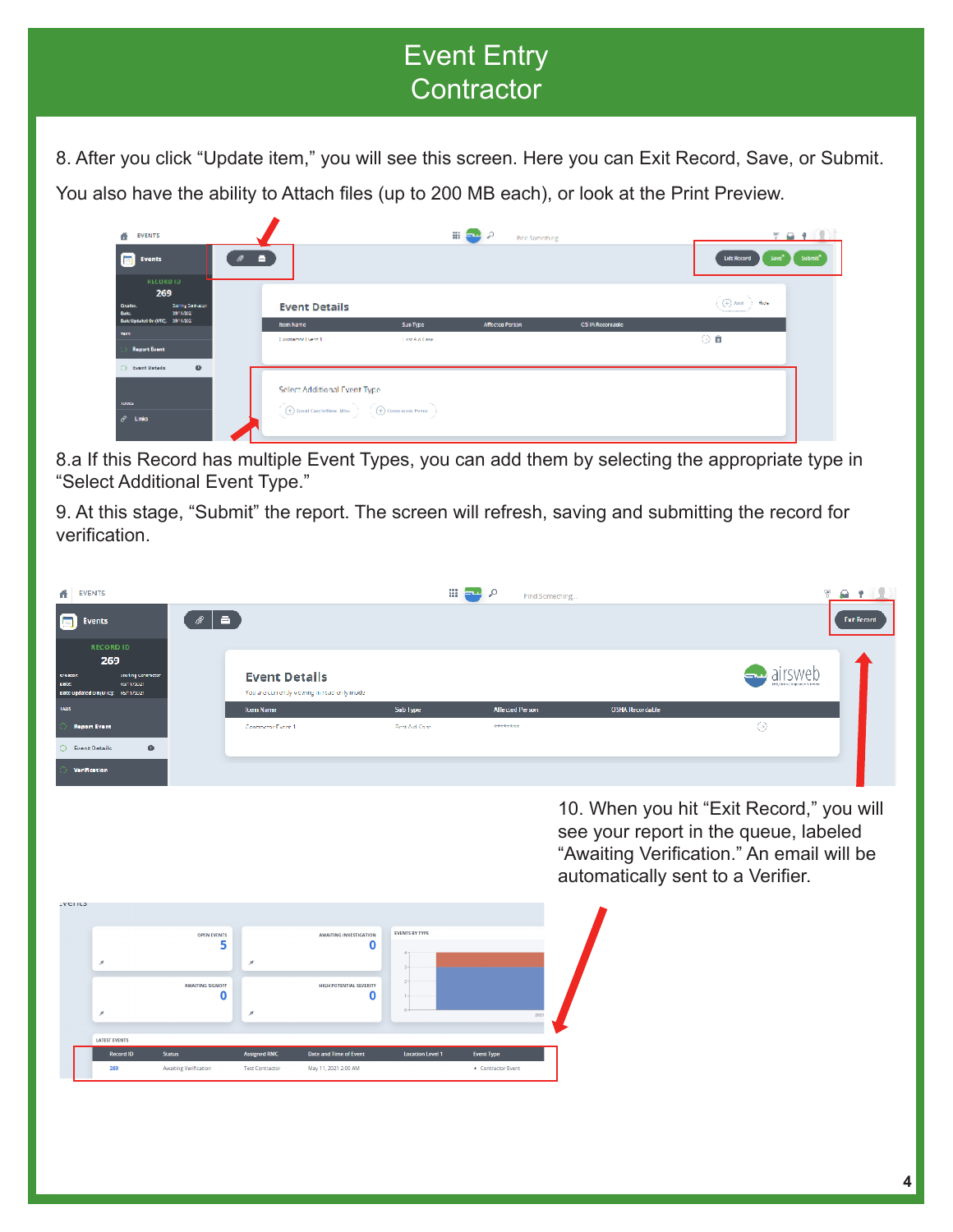

1) Work-Related Injuries:

Safety<sup></sub> Source</sup>

You must consider an injury or illness to be work-related if an event or exposure in the work environment either caused or contributed to the resulting condition or significantly aggravated a pre-existing injury or illness. Work-relatedness is presumed for injuries and illnesses resulting from events or exposures occurring in the work environment, unless an exception in §1904.5(b) (2) specifically applies.

1904.5(b) (2): You are not required to record injuries and illnesses if:

(i) At the time of the injury or illness, the employee was present in the work environment as a member of the general public rather than as an employee;

(ii) The injury or illness involves signs or symptoms that surface at work but result solely from anon-workrelated event or exposure that occurs outside the work environment;

(iii) The injury or illness results solely from voluntary participation in a wellness program or in a medical, fitness, or recreational activity such as blood donation, physical examination, flu shot,exercise class, racquetball, or baseball;

(iv) The injury or illness is solely the result of an employee eating, drinking, or preparing food or drink for personal consumption (whether bought on the employer's premises or brought in). For example, if the employee is injured by choking on a sandwich while in the employer's establishment, the case would not be considered work-related.

Note: If the employee is made ill by ingesting food contaminated by workplace contaminants (such as lead), or gets food poisoning from food supplied by the employer, the case would be considered workrelated.

(v) The injury or illness is solely the result of an employee doing personal tasks (unrelated to their employment) at the establishment outside of the employee's assigned working hours;

(vi) The injury or illness is solely the result of personal grooming, self-medication for a non-work related condition, or is intentionally self-inflicted;

(vii) The injury or illness is caused by a motor vehicle accident and occurs on a company parking lot or company access road while the employee is commuting to or from work;

(viii) The illness is the common cold or flu (Note: contagious diseases such as tuberculosis,brucellosis, hepatitis A, or plague are considered work-related if the employee is infected at work);

(ix) The illness is a mental illness. Mental illness will not be considered work-related unless the employee voluntarily provides the employer with an opinion from a physician or other licensed health care professional with appropriate training and experience (psychiatrist, psychologist,psychiatric nurse practitioner, etc.) stating that the employee has a mental illness that is work-related.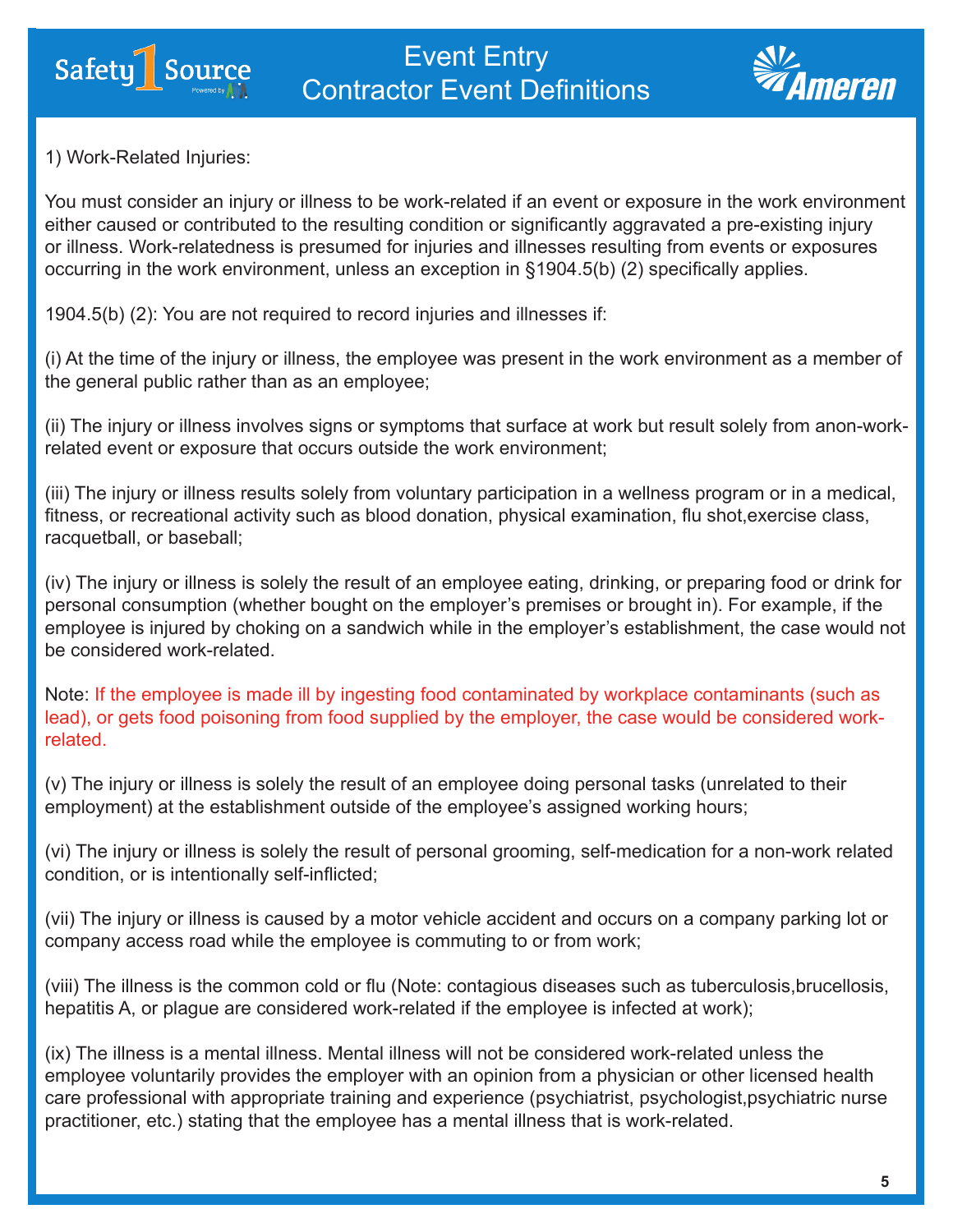



2) First Aid Case: Any work-related event that results in first aid treatment being provided to the employee.

The following is a complete list of all cases classed by OSHA as First Aid:

i) Using a non-prescription medication at nonprescription strength (for medications available in both prescription and non-prescription form, a recommendation by a physician or other licensed health care professional to use a non-prescription medication at prescription streng this considered medical treatment for recordkeeping purposes);

ii) Administering tetanus immunizations (other immunizations, such as Hepatitis B vaccine or rabies vaccine, are considered medical treatment);

iii) Cleaning, flushing or soaking wounds on the surface of the skin;

iv) Using wound coverings such as bandages, Band-Aids™, gauze pads, etc.; or using butterfly bandages or Steri-Strips™ (other wound closing devices such as sutures, staples, surgical glues, etc., are considered medical treatment);

v) Using hot or cold therapy;

vi) Using any non-rigid means of support, such as elastic bandages, wraps, non-rigid back belts,etc. (devices with rigid stays or other systems designed to immobilize parts of the body are considered medical treatment for recordkeeping purposes);

vii) Using temporary immobilization devices while transporting an accident victim (for example -splints, slings, neck collars, back boards, etc.);

viii) Drilling of a fingernail or toenail to relieve pressure, or draining fluid from a blister;

ix)Using eye patches;

x) Removing foreign bodies from the eye using only irrigation or a cotton swab;

xi) Removing splinters or foreign material from areas other than the eye by irrigation, tweezers,cotton swabs or other simple means;

xii) Using finger guards;

xiii) Using massages (physical therapy or chiropractic treatment are considered medical treatment for recordkeeping purposes);

xiv) Drinking fluids for relief of heat stress;

xv) Visits to a physician or other licensed healthcare provider solely for observation or counseling;

xvi) Diagnostic testing such as X-rays, blood tests and prescription medications used solely for diagnostic purposes.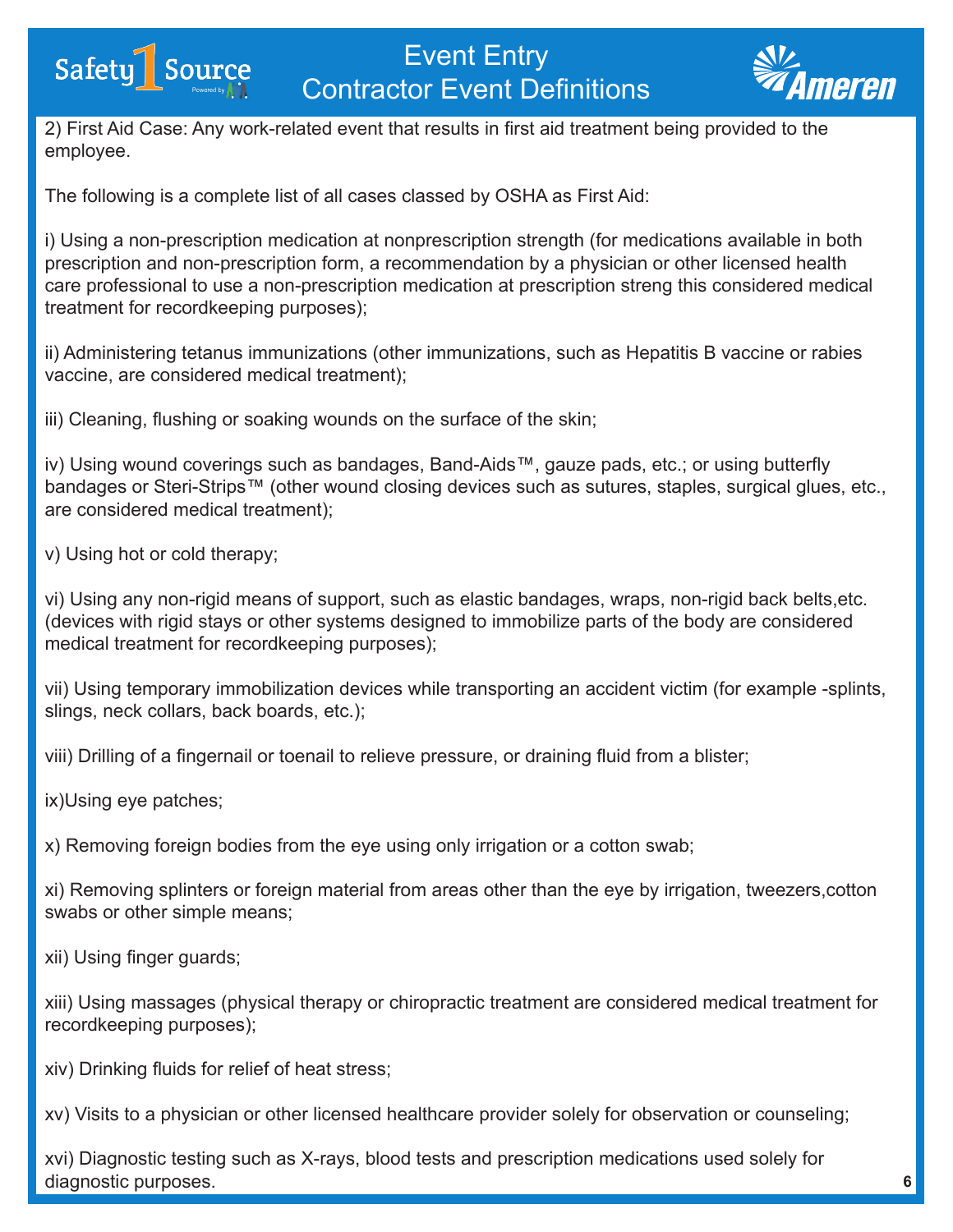

3) Recordable: If due to a work related event the injured employee receives treatment administered by a physician or licensed healthcare provider beyond the list fully outlined under first aid.

Medical treatment does not include cases in which only diagnostic procedures were performed, first aid treatment was rendered or the employee was only observed or counseled about an injury or illness.

All fatalities, injuries and illnesses must be recorded if they are work-related, are new cases and meet one or more of the following criteria:

i) Death;

ii) Days away from work;

Safety<sup>1</sup> Source

- iii) Restricted work or transfer to another job;
- iv) Medical treatment beyond first aid;
- v) Loss of consciousness;
- vi) One of the following significant work-related injuries or illnesses:
- (1) Cancer
- (2) Chronic, irreversible disease such as asbestosis
- (3) A fractured or cracked bone
- (4) Chipped tooth
- (5) Punctured ear drum
- (6) Needle-stick or sharps injuries 11/29/2018 Rev. 2.2 4
- (7) Hearing loss that meets the criteria in 29 CFR 1904.10.

4) Restricted Duty Case – as per OSHA definitions

A work related OSHA recordable case in which the injured employee is restricted from performing one or more routine functions of their job on any day after the injury. Routine is defined as being performed at least once per week.

5) Lost Workday Away Case– as per OSHA definitions

A work related OSHA recordable case in which the injured employee misses at least one day of work any day after the injury, because of the injury. Days include weekends and holidays.

Note: There are many letters of interpretation (LOI) about what either is or is not a lost workday away case. If the case is questionable please include the LOI with the CER submitted.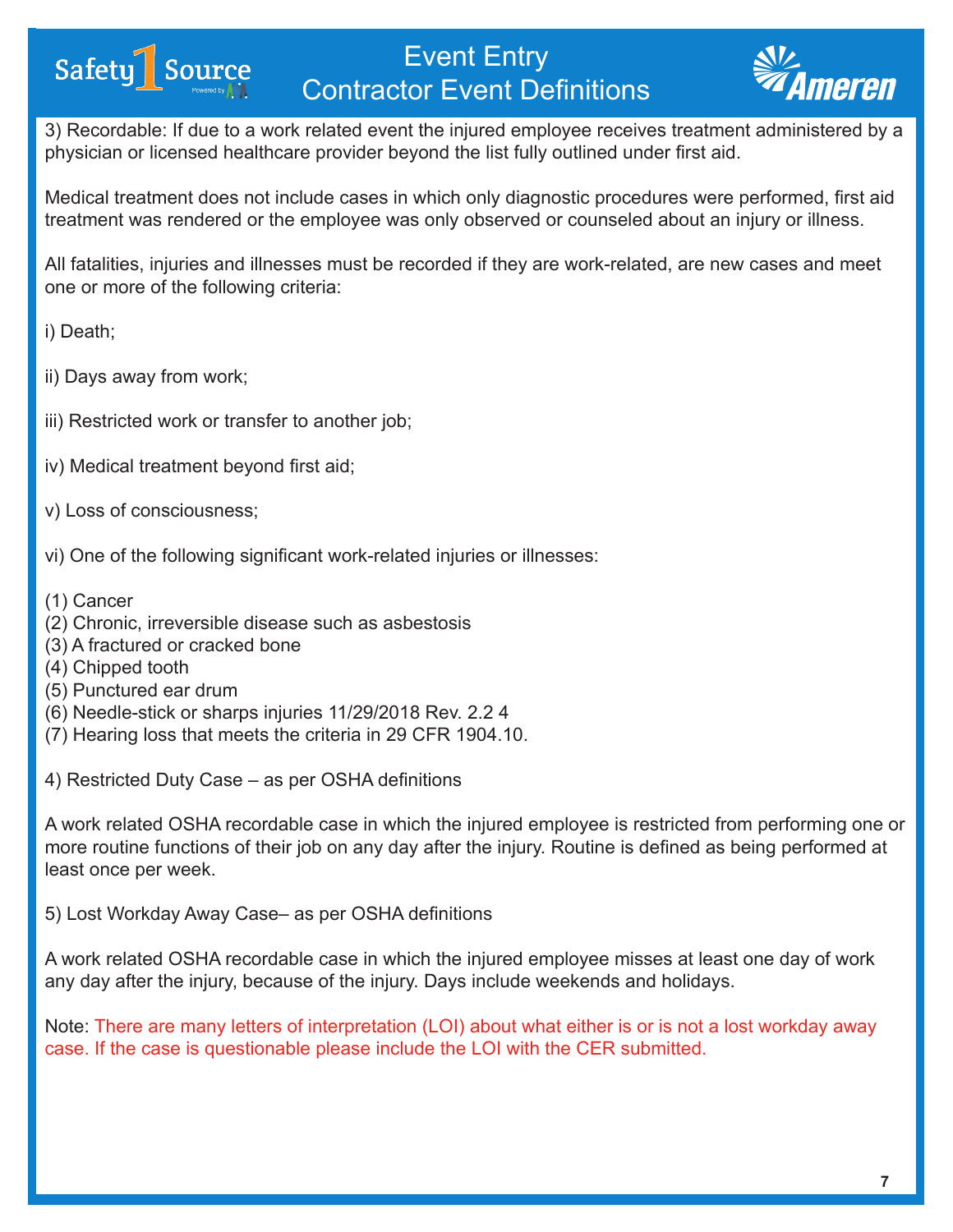



#### 6) Property Damage:

Unintentional damage to physical property, excluding natural terrain (i.e. dirt, grass, plants, flowers, etc.) as a result of negligence, oversight or human error, unless otherwise defined herein.

### 7) Motor Vehicle Incident (MVI):

Any event involving a Company Vehicle (any motor vehicle, rental vehicle or personal vehicle utilized for the benefit of the company or for company business. Aircraft, watercraft and railway equipment are not included), whether the vehicle is moving or stationary, or otherwise engaged in company business.

### 8) Equipment Incident (EI):

Any event involving a non-licensed motor vehicle or piece of operating equipment whether it is moving or stationary, or otherwise engaged in official company business. Also included is any event involving a licensed vehicle that is not being driven but rather being utilized as equipment.

9) Electric Outage (Primary and Greater):

Any unplanned outage to distribution or transmission systems 4kV and up. This includes immediate loss of power or the power needing to be de-energized to "repair" or "fix" issue caused during the event.

10) Electric Outage (Secondary and Less):

Any unplanned outage to distribution systems less than 4kV. This includes immediate loss of power or the power needing to be de-energized to "repair" or "fix" issue caused during the event.

11) Utility Damage: Any damage to either a public or private utility listed below requiring repair:

i) Cable;

ii) Electric;

iii) Fiber Optic;

iv) Gas;

v) Sewer;

vi) Steam;

vii)Telephone;

viii) Water.